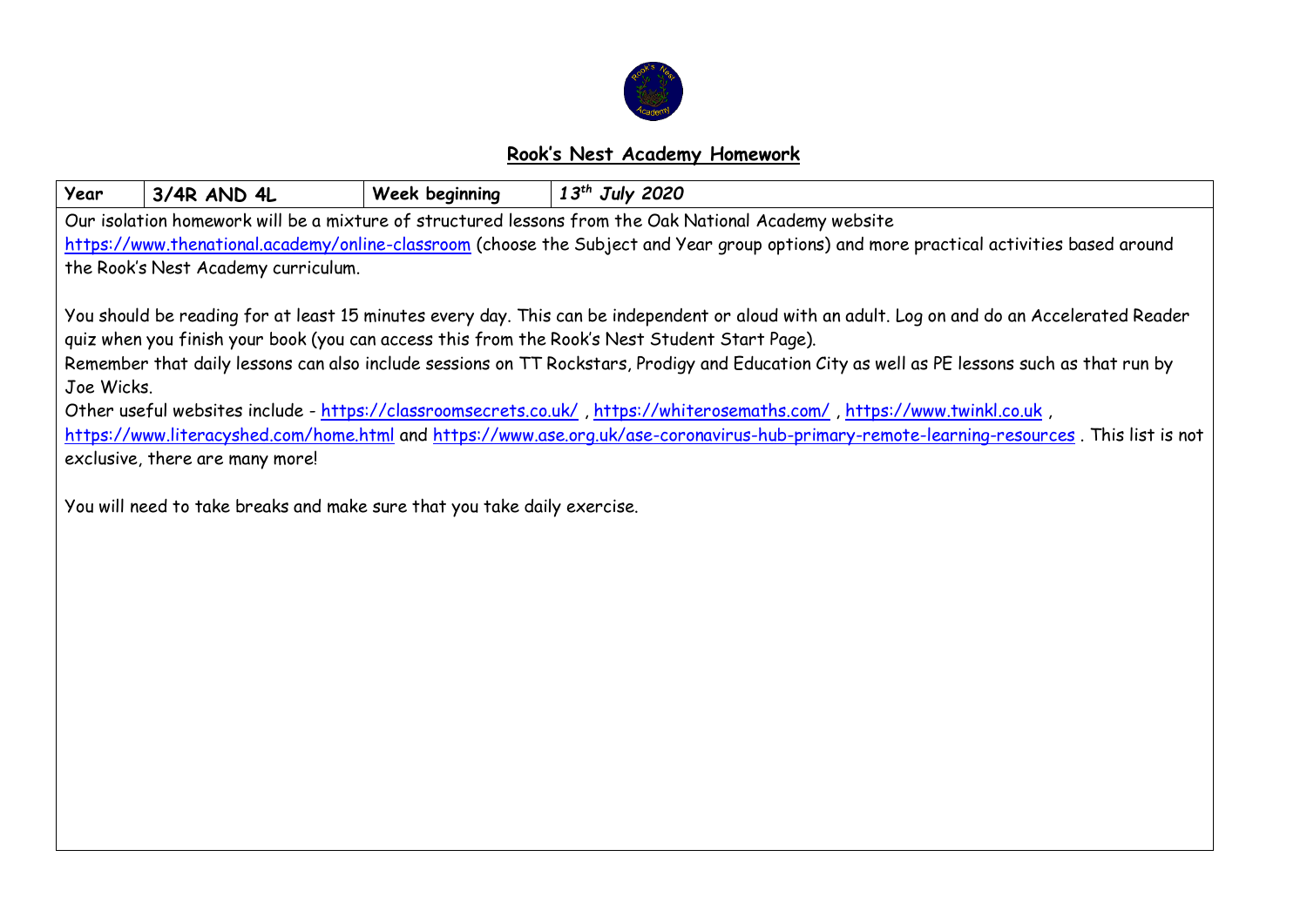|           | English                | Mathematics                 | Foundation Subjects/Practical activity                                       |
|-----------|------------------------|-----------------------------|------------------------------------------------------------------------------|
| Monday    | Year 3                 | Year 3                      | Our topic for this half term is Bright Lights and Big Cities.                |
|           | https://classroom.then | https://classroom.thenation |                                                                              |
|           | ational.academy/lesson | al.academy/lessons/commut   |                                                                              |
|           | s/reading-             | ativity-between-            |                                                                              |
|           | comprehension-to-      | multiplication-and-division |                                                                              |
|           | make-inferences-and-   |                             |                                                                              |
|           | predictions            |                             |                                                                              |
|           |                        |                             |                                                                              |
|           | Year 4                 | Year 4                      |                                                                              |
|           | https://classroom.then | https://classroom.thenation |                                                                              |
|           | ational.academy/lesson | al.academy/lessons/to-      | Complete the following activities during the course of the week.             |
|           | s/read-example-text-   | develop-strategies-to-plan- |                                                                              |
|           | reading-               | and-solve-problems          |                                                                              |
|           | comprehension-c621c3   |                             | Task 1: You are going to combine history and geography with this task -      |
| Tuesday   | Year 3                 | Year 3                      | we would like you to refer back to you earlier work and remember which       |
|           | https://classroom.then | https://classroom.thenation | are the 10 largest cities in the world (by population). We would then like   |
|           | ational.academy/lesson | al.academy/lessons/use-     | you to find out the 10 largest cities in the world by population in the year |
|           | s/reading-             | known-multiplication-facts- | 2000 and the same again for the year 1900.                                   |
|           | comprehension-to-      | to-derive-our-6-times-table |                                                                              |
|           | find-word-meanings     |                             | As an extension - you could present this information in a bar chart and      |
|           |                        |                             | discuss any similarities or differences between your lists of cities and     |
|           | Year 4                 | Year 4                      | their growth in population.                                                  |
|           | https://classroom.then | https://classroom.thenation |                                                                              |
|           | ational.academy/lesson | al.academy/lessons/to-      |                                                                              |
|           | s/read-example-text-   | develop-strategies-to-plan- | Task 2: This is a big one!                                                   |
|           | reading-               | and-solve-problems-b2fcb2   |                                                                              |
|           | comprehension-141936   |                             | Climate change is a very important topic that is in the news most days for   |
| Wednesday | Year 3                 | Year 3                      | one reason or another. We would like you to do some research into pollution  |
|           | https://classroom.then | https://classroom.thenation | and find out how we as humans are being destructive towards the planet       |
|           | ational.academy/lesson | al.academy/lessons/use-     | that we live on. The vast majority of this pollution occurs because of       |
|           | s/to-identify-the-     | known-multiplication-facts- | people, and the places where there are the most people are the large         |
|           | features-of-a-story    | to-derive-our-8-times-table | cities! We would like you to create a poster or powerpoint presentation to   |
|           |                        |                             | try to teach people and educate them in how to be more environmentally       |
|           | Year 4                 | Year 4                      |                                                                              |
|           | https://classroom.then | https://classroom.thenation |                                                                              |
|           | ational.academy/lesson | al.academy/lessons/to-      |                                                                              |